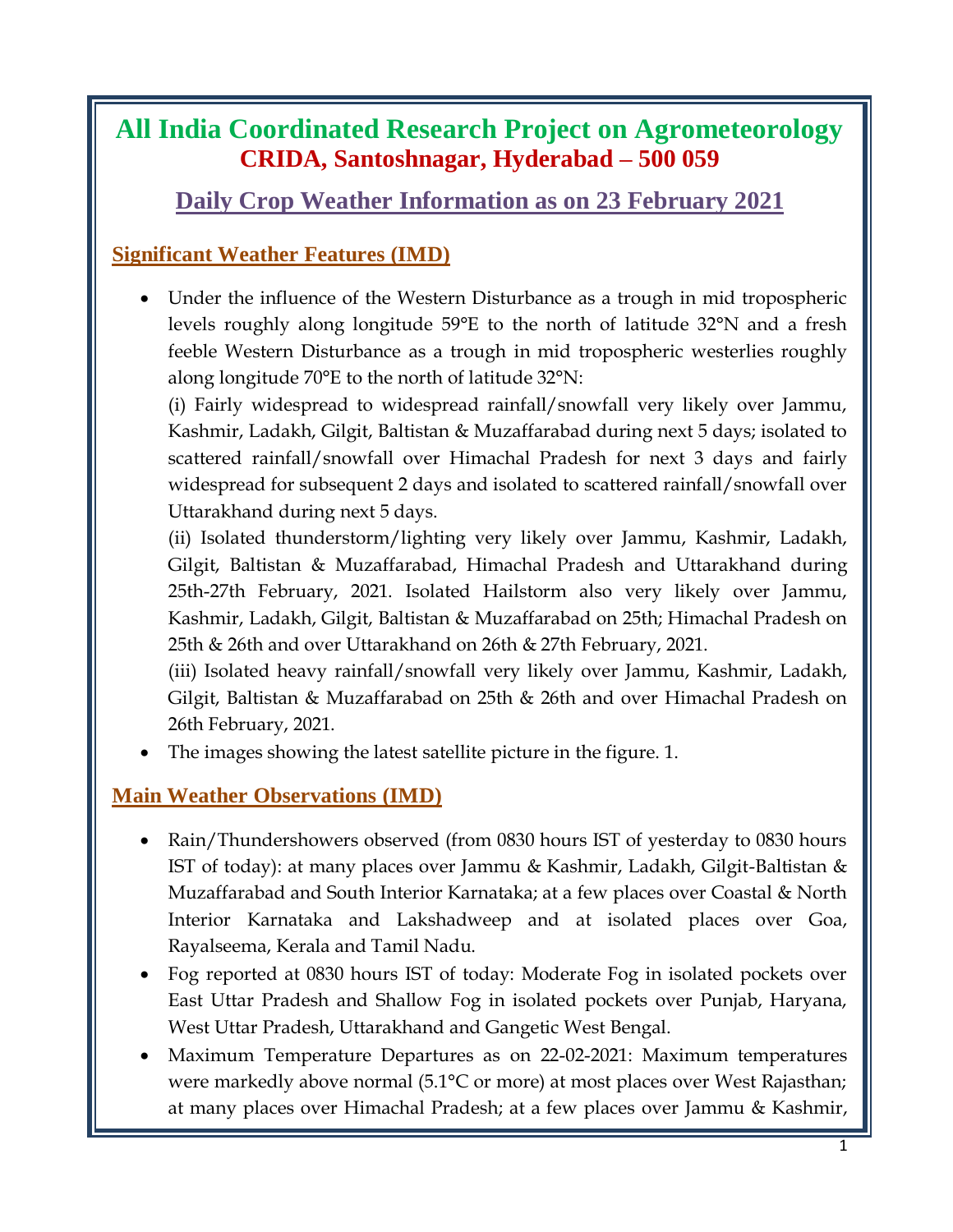Ladakh, Gilgit-Baltistan & Muzaffarabad; appreciably above normal (3.1°C to 5.0°C) at most places over Punjab, Uttarakhand, East Rajasthan, Assam & Meghalaya and Saurashtra & Kutch; at many places over Konkan & Goa and Nagaland, Manipur, Mizoram & Tripura; at a few places over Haryana, Chandigarh & Delhi, West Madhya Pradesh, Gujarat region, SubHimalayan West Bengal & Sikkim and Arunachal Pradesh; at isolated places over East Madhya Pradesh; above normal (1.6°C to 3.0°C) at most places over West Uttar Pradesh; at a few places over Coastal Odisha; at isolated places over East Uttar Pradesh, Gangetic West Bengal, Vidarbha and Coastal Karnataka. They were appreciably below normal (-3.1°C to -5.0°C) at a few places over interior Karnataka; at isolated places over south Madhya Maharashtra, Rayalaseema and Tamil Nadu, Puducherry & Karaikal; below normal (-1.6°C to -3.0°C) at a few places over Telangana; at isolated places over Coastal Andhra Pradesh & Yanam and Andaman & Nicobar Islands and near normal over rest parts of the country. Yesterday, the highest maximum temperature of 37.0°C was reported at Kottayam (Kerala) over the country.

 Minimum Temperature Departures as on 23-02-2021: Minimum temperatures are markedly above normal (5.1°C or more) at many places over Jammu & Kashmir, Ladakh, Gilgit-Baltistan & Muzaffarabad and West Rajasthan and at a few places over Himachal Pradesh, Uttarakhand and Punjab; appreciably above normal (3.1°C to 5.0°C) at many places over Coastal Karnataka and at a few places over East Uttar Pradesh, Sub-Himalayan West Bengal & Sikkim, Gujarat state, Konkan & Goa and Madhya Maharashtra; above normal (1.6°C to 3.0°C) at a few places over Arunachal Pradesh, Jharkhand and Andaman & Nicobar Islands and at isolated places over East Rajasthan, Bihar, Kerala & Mahe and Tamilnadu, Puducherry & Karaikal. They are appreciably below normal (-3.1°C to - 5.0°C) at a few places over Coastal Andhra Pradesh & Yanam; below normal (-1.6°C to - 3.0°C) at a few places over Odisha and Telangana and at isolated places over East Madhya Pradesh and Vidarbha and near normal over rest parts of the country. Today, the lowest minimum temperature of 7.5°C reported at Narnaul (Haryana) over the plains of the country.

#### **Weather Warning during the next 5 days (IMD)**

- 23 February (Day 1): Thunderstorm with lightning very likely at isolated places over Jammu & Kashmir, Ladakh, Gilgit-Baltistan & Muzaffarabad, Himachal Pradesh, Uttarakhand, Coastal Karnataka and north Kerala & Mahe.
- 24 February (Day 2): No weather warnings.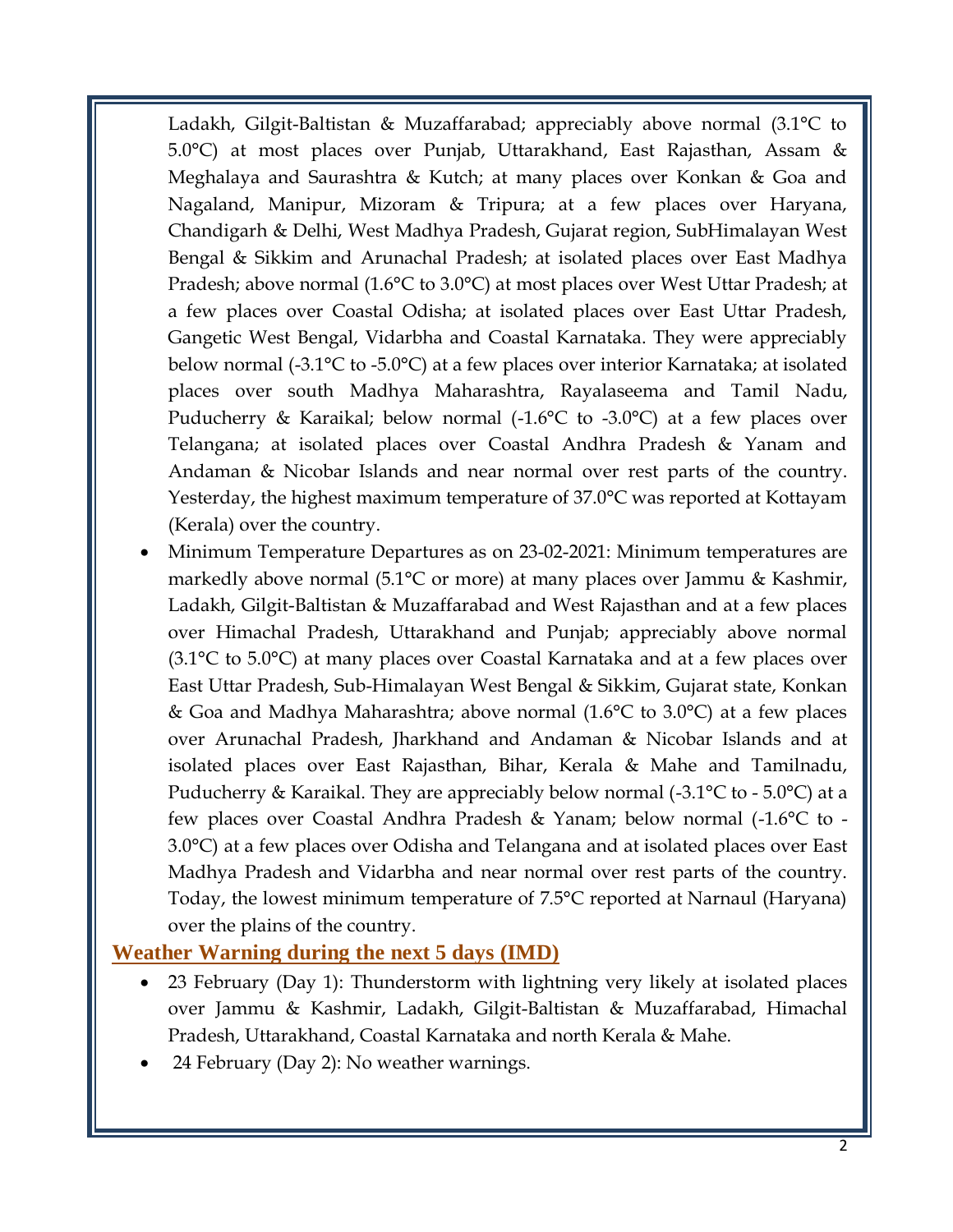- 25 February (Day 3): Heavy rainfall/snowfall very likely at isolated places over Jammu & Kashmir, Ladakh, Gilgit-Baltistan & Muzaffarabad. Thunderstorm with lightning & hail very likely at isolated places over Jammu & Kashmir, Ladakh, Gilgit-Baltistan & Muzaffarabad and Himachal Pradesh and with lightning at isolated places over Assam & Meghalaya.
- 26 February (Day 4): Heavy rainfall/snowfall likely at isolated places over Jammu & Kashmir, Ladakh, Gilgit-Baltistan & Muzaffarabad and Himachal Pradesh. Thunderstorm with lightning & hail likely at isolated places over Himachal Pradesh and Uttarakhand and with lightning at isolated places over Jammu & Kashmir, Ladakh, Gilgit-Baltistan & Muzaffarabad.
- 27 February (Day 5): Thunderstorm with lightning & hail likely at isolated places over Uttarakhand and with lightning at isolated places over Himachal Pradesh and Jammu & Kashmir, Ladakh, Gilgit-Baltistan & Muzaffarabad.
- The weather outlook for seven days i.e., 23 Feb to 03 March 2021 forecasted (Provided by Real-Time Weather Forecasts from NOAA/NCEP collected from http://monsoondata.org/wx2/) rain/thundershower may occur over Some parts of Extreme northern parts of India. (Fig. 2).

# **Agricultural activities (AICRPAM-CRIDA) Kerala**

## **Weather condition:**

In Vellanikkara, the maximum temperature ranges from 33.8 to 35.9 Deg C, minimum temperature ranges from 18.9 to 22.8 Deg C. Morning relative humidity ranges from 055% to 095% and afternoon relative humidity ranges from 022% to 044%. Wind speed ranges from 2.5 to 7.1 km/h. Evaporation ranges from 3.9 to 6.8 mm. Sunshine hours range from 6.9 to 10.4 hours. 5cm morning soil temperature ranges from 24.9 to 28.0 Deg C and afternoon soil temperature ranges from 38.0 to 39.8 Deg C.

### **Contingency measure:**

• Rice: (Mundakan)- Dough stage- Rice bug- There is a chance of rice bug attack in paddy. To control, keep the field and bunds free of weeds and grasses. Avoid over lapping cultivation in an area. Spray fish jaggery extract (20 ml/litre of water) or spray chitin based Pseudomonas flurescens 20 gram in one litre of water. If the attack was severe, spray Azadirachtin 10 ml or Malathion 2 ml per litre of water. Pesticides application should be done either before 9 am or after 3 pm. Otherwise, the pesticide application will adversely affect the pollination. Spraying should be in spiral manner, beginning at the field bunds and progressing towards the field centre. Blast -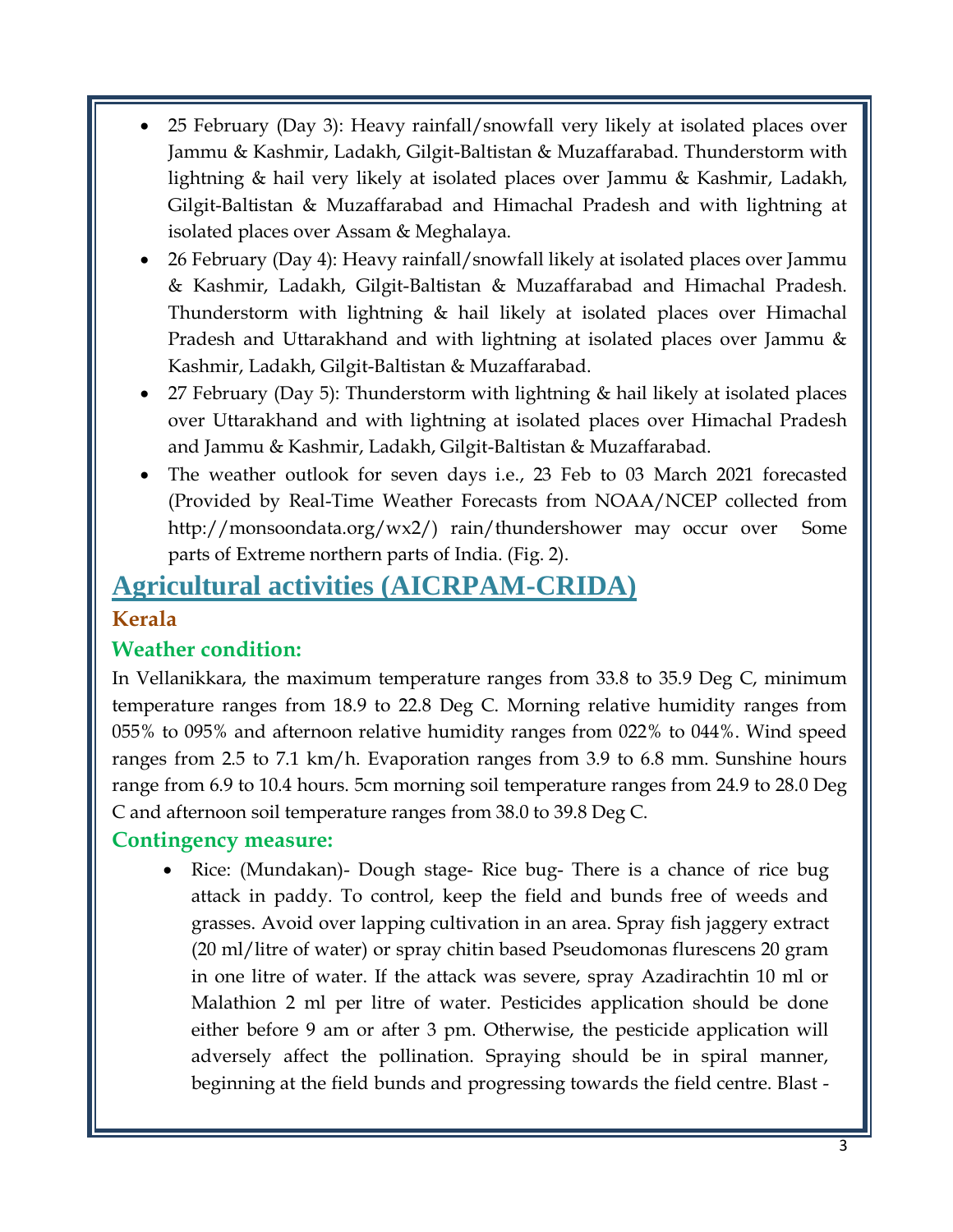To control Blast disease in rice, spray 4 gram of Nativo (Trifloxystrobin + Tebuconazole) mixture in ten litres of water. Vegetables- The micronutrient deficiency of vegetables can be managed by spraying 5 gram of vegetable sampoorna in one litter of water.

- Cucumber: Pumpkin Beetle- Sowing of cucumber can be done. Apply neem cake at the base for preventing pumpkin beetle.
- Animal Husbandry: 1.Take precautions to avoid ecto parasitic infestation. 2.Fevor, shivering, brown coloured urine, off feed are noticed, consult veterinary doctor immediately.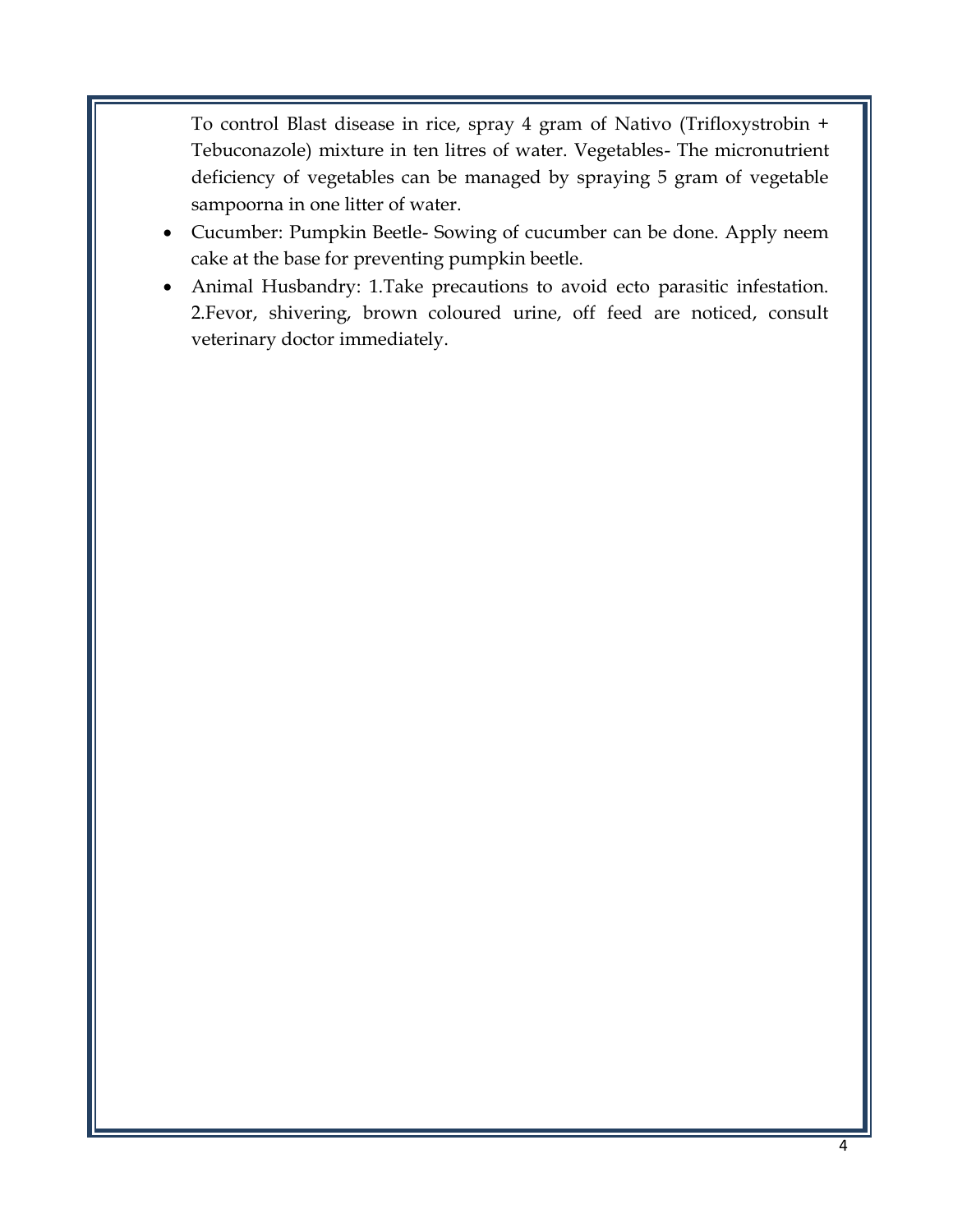

**Figure: 1. Latest available satellite picture as on 23 February 2021 at 1357 Hrs (IST). (Source: IMD).**